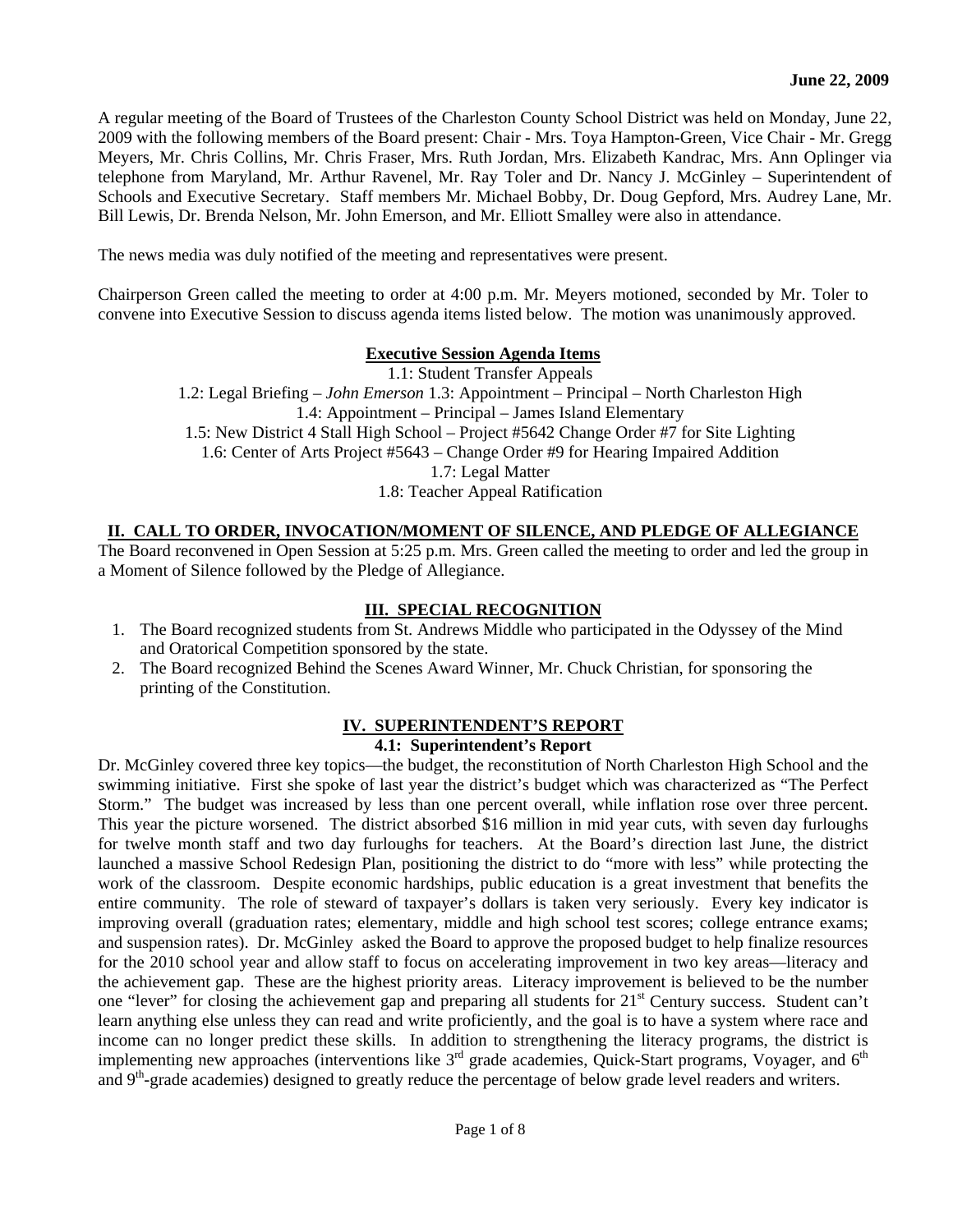Regarding North Charleston High School, Dr. McGinley said recently the U.S. Secretary of Education Arne Duncan spoke about "complete turnarounds." Last week he wrote "In the area of turning around troubled schools, we're still lacking the policy and political will to do the job right. We know that at least 5 percent of our schools are seriously underperforming. Too often, school officials have been content with changes that produce nominal progress…they have taken the path of least resistance. They haven't made dramatic changes, such as replacing the school leadership and staff or closing and re-opening under new governance..." He said, "In Chicago, the most successful interventions were complete turnarounds. We move the adults out of the building kept the children there and brought in new adults. It was the best and fastest way to create a new school culture, one in which student achievement was the primary goal. All of the school's decisions—the length of school day and year, the choice of curriculum, the discipline code—revolved around that goal." His main point is for far too long, districts have not taken bold steps necessary to turn schools around. It's a national message and call to districts everywhere if we are to prepare every student for success in today's competitive economy. We can't afford the path of least resistance anymore. We must be courageous and bold in our reforms.

In closing, Dr. McGinley said today she met with local parks and recreation swimming partners to discuss ways to better teach kindergartners to swim. Too many students have tragically drowned over the years including an elementary student earlier this month. The district plays a role as lead partner in solving this problem. She looks forward to collaborating with them on this important initiative.

#### **V. VISITORS, PUBLIC COMMUNICATIONS 5.1: Visitors, Public Communications**

Mr. Meyers called the two visitors, whose topics were different from the other twenty one listed, first. Then he announced publicly that the Board discussed Pattison Academy in Executive Session and since there was no motion, that indicate that the board is content with allowing the decision of the state, in regards to the charter school, to stand. At that point, he called on the other twenty-one visitors listed. Some of them decided not to address the board again or simply stood up to thank the board.

- 1. Ms. Jonetta Gregory, President of the South Carolina Education Association, said she looks forward to a productive 2010 school year.
- 2. Mr. Ron Jones, member of the Charleston Metro Chamber Policy Committee, addressed the Board regarding the 2010 budget. Mr. Jones urged the Board to allow progress to continue. He spoke of the shift of sales tax (Act 388) and the burden it is for the business community and education. He urged the Board to support a millage increase.
- 3. Ms. Linda McRae, Ms. Sissi Langford, Mr. Steve Kiernan, Ms. Pam Sloat, Mr. Mark Sloat, Ms. Julia Schrecker, Mr. Colin Flynn DiResta, Ms. Irene Singleton, Dr. W. John Langley, Mr. Randy Dishroon, Ms. Kristi Young, Mr. Larry Schrecker, Ms. Loan Cooper, Ms. K. Gaillard, Ms. Beth Smoak, Ms. Kisha Harvey, Ms. Christina Stewart, Ms. Betsy Ellingson, Mr. Maurice Johnson, and Mr. William Stewart addressed the Board in support of the charter application for Pattison Academy.

# **XI. APPROVAL OF MINUTES/EXECUTIVE SESSION AGENDA ITEM**

## **6.1: Open and Executive Session Minutes of May 26, 2009**

Mr. Toler motioned, seconded by Mr. Collins approval of the Open and Executive Session minutes of June 8, 2009. The vote was 9-0.

## **6.2: Motions of Executive Session of June 8, 2009**

The Board approved the following motions that were made in Executive Session on June 8, 2009:

- 1.1: Student Transfer Appeals The board approved three student transfer appeals. The motion was approved 9-0.
- 1.2: Legal Briefing The Board received a legal briefing in Executive Session. No action was taken.
- 1.3: Appointment Principal North Charleston High \_ The Board approved a motion to appoint Mrs. Juanita Middleton to the position of principal at North Charleston High. The motion was approved with a 6-3 vote (Collins, Kandrac and Ravenel opposed).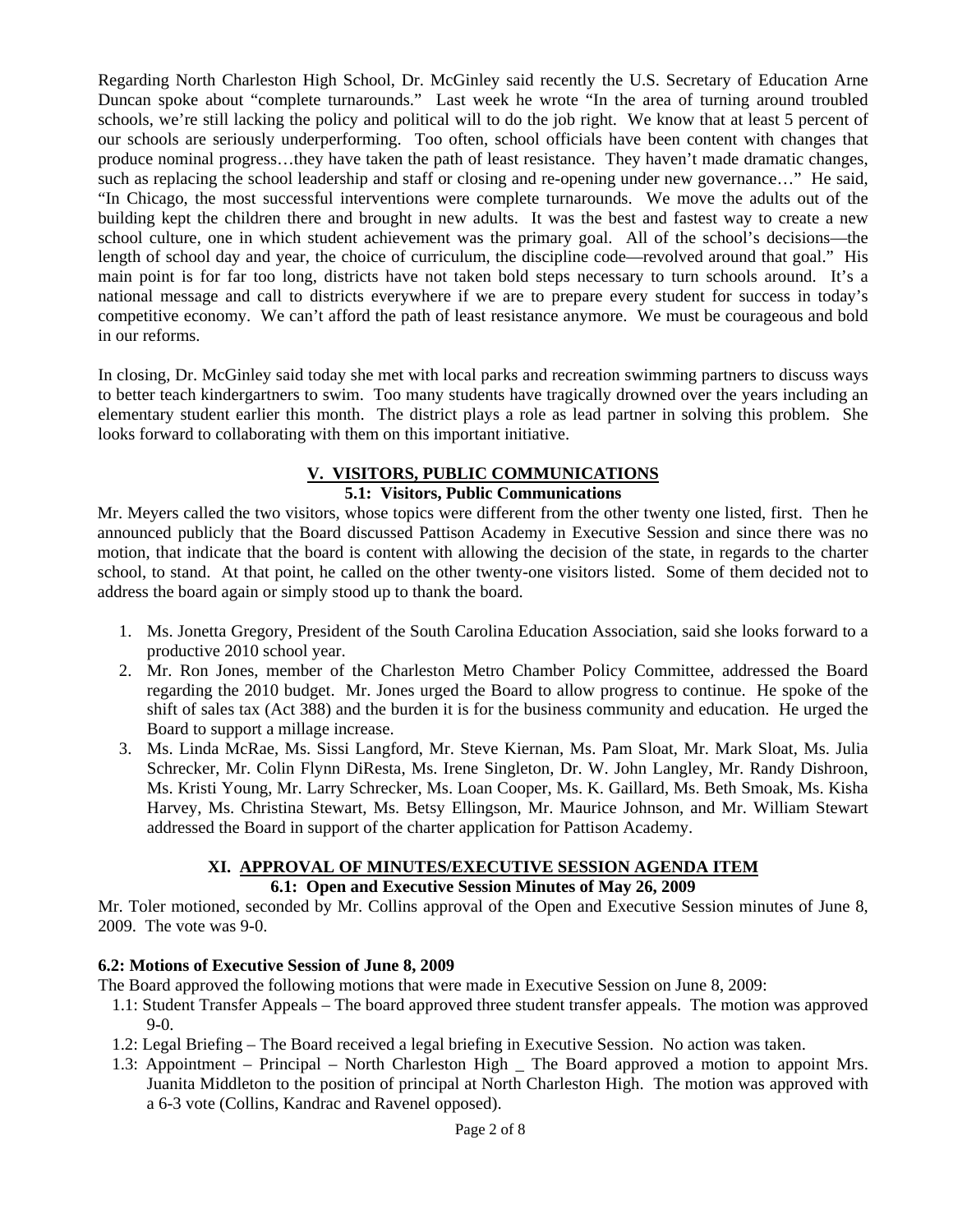- 1.4: Appointment Principal James Island Elementary The Board approved a motion to appoint Mr. Arthur Holmes to the position of principal at James Island Elementary. The motion was approved 9-0.
- 1.5: New District 4 Stall High School Project #5642 Change Order #7 for Site Lighting The Board approved the recommendation for M.B. Kahn Construction Company for Change Order #7 the site lighting at the Center of Academics School of the Arts Project #5643. The funding source is Capital Funds in the amount of \$261,063. The motion was approved 9-0.

1.6: Center of Arts Project #5643 – Change Order #9 for Hearing Impaired Addition – The Board approved the recommendation for M.B. Kahn Construction Company for Change Order #9 for the hearing impaired addition. The funding source is Capital Funds in the amount of \$524,954.00. The motion was approved 9-0.

- 1.7: Legal Matter The Board approved a motion authorizing General Counsel to resolve construction litigation. The motion was approved 9-0.
- 1.8: Teacher Appeal Ratification This item was pulled from the agenda. No action was taken.

#### **6.3: Financial Minutes of June 8, 2009**

Mr. Meyers motioned, seconded by Mr. Toler approval of the financial minutes for June 8, 2009. The motion was approved 9-0.

### **VII: MANAGEMENT REPORT**

#### **7.1: Budget Update**

Mr. Michael Bobby, Chief Financial Officer presented a budget update reiterating the FY2010 budget goals then highlighting the two General Operating Fund options.

Option One budget totals **\$318,322,883. This amount includes a reduced amount of (\$11,582,087).** Option I budget details are shown below:

## **CHARLESTON COUNTY SCHOOL DISTRICT GENERAL OPERATING FUND PRELIMINARY BUDGET Balancing the budget**

|    |                                                                     | <b>FY2009</b> | <b>FY2010</b>  |
|----|---------------------------------------------------------------------|---------------|----------------|
|    |                                                                     | <b>Budget</b> | Projected      |
| 1  | <b>TOTAL ESTIMATED REVENUES</b>                                     | \$323,469,577 | \$318,322,883  |
| 2  | <b>TOTAL ESTIMATED EXPENDITURES</b>                                 | \$323,469,577 | \$329,904,970  |
| 3  | Variance for Revenues & Expenditures                                | \$0           | (\$11,582,087) |
|    | <b>REDUCTIONS</b>                                                   |               |                |
|    | Refined estimates and updated source data                           |               |                |
| 4  | Staff funding shifts/reductions                                     |               | 1,257,087      |
| 5  | Converted charter school not opening                                |               | 2,400,000      |
| 6  | Fringe benefits                                                     |               | 800,000        |
| 7  | Property insurance adjustment                                       |               | 400,000        |
| 8  | GOF & IDEA transfers                                                |               | 1,700,000      |
|    | <b>Contract days and furloughs</b>                                  |               |                |
| 9  | Furloughs - all staff (6 days 12-mo., 3 days all others)            |               | 3,000,000      |
| 10 | Contract length reductions                                          |               | 1,250,000      |
| 11 | Retirees salaries                                                   |               | 500,000        |
|    | <b>New reductions</b>                                               |               |                |
| 12 | 5% reduction to supply accounts                                     |               | 275,000        |
| 13 | Additional furloughs - all staff (4 days 12-mo., 2 days all others) | 0             |                |
| 14 | Magnet transportation                                               |               | $\overline{0}$ |
|    | <b>TOTAL REDUCTIONS</b>                                             |               | \$11,582,087   |
|    | Page 3 of 8<br><b>FY2010 Projected Expenditure Budget</b>           |               | \$318,322,883  |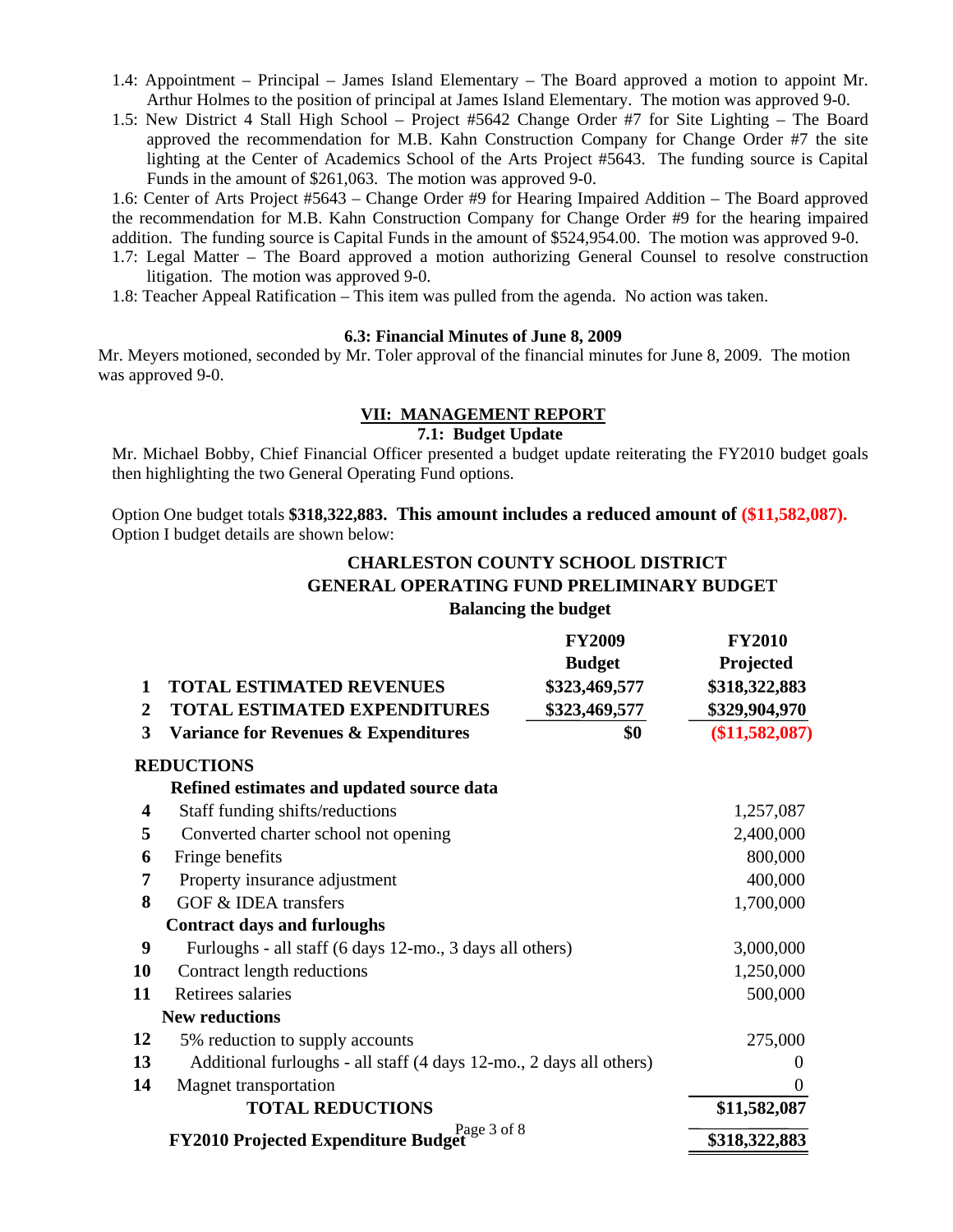Option two budget totals **\$322,579,970.** This amount ensures that the quality of service is not impacted by the scarcity of resources.

|    |                                                                     | <b>Balancing the budget - OPTION 2</b> |  |               |                                        |                                                                       |                          |
|----|---------------------------------------------------------------------|----------------------------------------|--|---------------|----------------------------------------|-----------------------------------------------------------------------|--------------------------|
|    |                                                                     |                                        |  | <b>FY2009</b> | <b>FY2010</b>                          |                                                                       |                          |
|    |                                                                     |                                        |  | <b>Budget</b> | Projected                              |                                                                       |                          |
|    | <b>1 TOTAL ESTIMATED REVENUES</b>                                   |                                        |  | \$323,469,577 | \$323,901,274                          |                                                                       | <b>Theory of Action:</b> |
|    | 2 TOTAL ESTIMATED EXPENDITURES                                      |                                        |  | \$323,469,577 | \$329,904,970 Restructure short term   |                                                                       |                          |
|    | 3 Variance for Revenues & Expenditures                              |                                        |  | \$0           | $(\$6,003,696)$ debt, reducing current |                                                                       |                          |
|    | <b>REDUCTIONS</b>                                                   |                                        |  |               |                                        |                                                                       | debt service millage by  |
|    | Refined estimates and updated source data                           |                                        |  |               |                                        | .6 mills to 23.3 and<br>increase millage on<br>operations by 3 mills. |                          |
| 4  | Staff funding shifts/reductions                                     |                                        |  |               | $\Omega$                               |                                                                       |                          |
| 5  | Converted charter school not opening                                |                                        |  |               | 2,400,000                              |                                                                       |                          |
| 6  | Fringe benefits                                                     |                                        |  |               | 800,000                                | See page 77                                                           |                          |
| 7  | Property insurance adjustment                                       |                                        |  |               | 400,000                                |                                                                       |                          |
| 8  | GOF & IDEA transfers                                                |                                        |  |               | 1,700,000                              |                                                                       |                          |
|    | <b>Contract days and furloughs</b>                                  |                                        |  |               |                                        |                                                                       | <b>Resulting Impact:</b> |
| 9  | Furloughs - all staff (6 days 12-mo., 3 days all others)            |                                        |  |               |                                        | 0 Owner occupied                                                      |                          |
| 10 | Contract length reductions                                          |                                        |  |               |                                        | 1,250,000 millage reduced by an                                       |                          |
| 11 | Retirees salaries                                                   |                                        |  |               | 500,000                                | estimated net .6 mills                                                |                          |
|    | <b>New reductions</b>                                               |                                        |  |               | and all others                         |                                                                       |                          |
| 12 | 5% reduction to supply accounts                                     |                                        |  |               | $275,000$ increased by 2.4 mills.      |                                                                       |                          |
| 13 | Additional furloughs - all staff (4 days 12-mo., 2 days all others) |                                        |  |               |                                        | 0 Reflects changes from                                               |                          |
| 14 | Magnet transportation - fee based                                   |                                        |  |               | 0 FY2009 millage. See                  |                                                                       |                          |
|    |                                                                     |                                        |  |               | page 77                                |                                                                       |                          |
|    |                                                                     | <b>TOTAL REDUCTIONS</b>                |  |               | \$7,325,000                            |                                                                       |                          |
|    | FY2010 Projected Expenditure Budget                                 |                                        |  |               | \$322,579,970                          |                                                                       |                          |

### **VIII: CHARLESTON ACHIEVING EXCELLENCE UPDATE IX**. **POTENTIAL CONSENT AGENDA ITEMS**

Mrs. Oplinger, participated via telephone until 9:07 p.m. Therefore, she only voted on agenda items 9.1, 9.2, 9.3, 9.5, 9.8, 9.9, 9.11 and 9.12.

**9.1: Second Reading of Policy IKE** – Promotion, Retention and Acceleration of Students Grades K-8 - *A recommendation to approve the second reading of policy IKE.* Mr. Meyers motioned, seconded by Mrs. Oplinger approval of the second reading of Policy IKE. The motion was approved 9-0.

**9.2: First Reading of Policy GCQF – Dismissal of Professional Staff** - *A recommendation to approve the first reading of policy GCQF.* Mr. Meyers motioned, seconded by Mr. Fraser approval of the first reading of policy GCQF. The motion was approved 9-0.

### **9.3: Second Reading of the FY2009-2010 Budget** – *Mr. Bobby* - *A recommendation to approve the 2009- 2010 budget.*

The Board discussed the budget presented earlier by Mr. Bobby. Mr. Ravenal suggested the Chamber focus its efforts on the Education Finance Act and not getting rid of Act 388. After sharing details about the value of a mill which was \$1,856,000 as of June 19, 2009, Mr. Ravenel motioned, seconded by Mrs. Kandrac to replace the millage amount provided by Mr. Bobby on page 8, item #3 (\$1,786,000) with his millage amount (\$1,856,000). Mr. Bobby explained that the amount provided by Mr. Ravenel agrees with what is recorded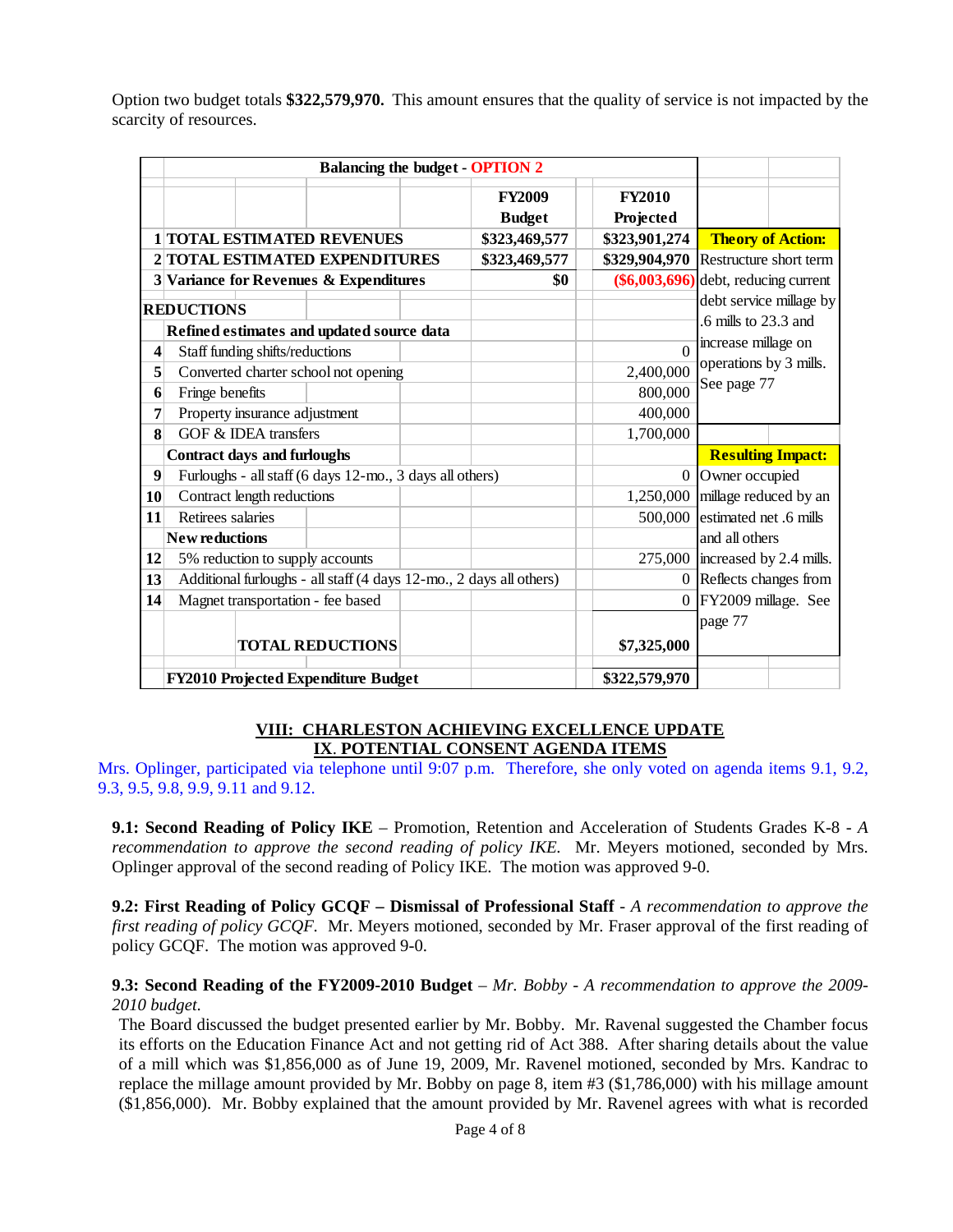on page 519. However, it wasn't updated on page 8 of the revised budget. He went on to say that the key is after collection rate and reduction of TIFF, the amount changes. The motion to change the amount of page 8 mentioned earlier was approved 9-0.

Mr. Meyers motioned, seconded by Mrs. Oplinger to adopt the budget recommended by staff with three qualifications:

- 1. During fy 2020, the Superintendent shall identify expenditures equivalent to not less than 10% General Operating Fund the Superintendent deems least effective expenditures and recommend to the Board ways to improve effectiveness on ways to close and consolidate schools.
- 2. The Board direct policy changes to improve Literacy standards, and
- 3. Add one mill dedicated to Fund Balance.

The motion failed 5-4 (Collins, Jordan, Kandrac, Ravenel and Toler opposed). Mr. Collins suggested the motion be amended to delete "ways to close and consolidate schools." However, no one seconded the amendment.

Mrs. Jordan motioned, seconded by Mr. Ravenel approval the General Operating Fund budget with no tax increase, minus line #9 on page #32 of the proposed budget (teacher furloughs). District staff was also directed to find \$3 million to cover the shortfall. Mr. Ravenel requested the motion be amended to include the other four parts of the budget listed below. Mrs. Jordan accepted the amendment. The motion was approved 5-4 (Fraser, Green, Meyers and Oplinger opposed).

## **FY2010 budget**

 **Approved FY2010 Budget -** Note: (a) with the stipulation that furloughs be added back in and staff find ways to cover the \$3M in furloughs

 **General Operating -** \$318,322,883.00  **Special Revenue -** \$69,083,038.00  **Food Service -** \$19,957,377.00  **EIA -** \$28,707,343.00  **Debt Service -** \$75,774,145.00  **Capital Projects -** \$176,460,275.00

**9.4: Tax Anticipation Note Resolution** – *A recommendation to approve the Resolution authorizing the issuance of a Tax Anticipation Note (TAN) in the amount not to exceed \$66.8 million. Mr. Bobby stated that the following amounts were to be used to fill in the blanks shown in Section 1a \$318,322,383 and Resolution Section 1b \$180,288,642 on the proposed Resolution.* Mr. Fraser motioned, seconded by Mr. Meyers approval of the recommendation. The motion was approved 8-0.

- **9.5: Approval of Administrative Contracts for 2009-2010** *A recommendation to approve administrative personnel contracts for the 2009-2010 school year.* Mr. Meyers motioned, seconded by Mr. Fraser approval of administrative contracts for 2009-2010. The motion was approved 9-0.
- **9.6: Approval of Purchase of Supplemental Materials** *A recommendation to approve the purchase of mathematics manipulative and game kits to accompany Everyday Mathematics for k-6th grades.* Mr. Meyers motioned, seconded by Mrs. Jordan approval of the recommendation to purchase mathematics manipulative and game kits to accompany the Everyday Mathematics (K-6) text series using Title II funds in the amount of \$657,700. The motion was approved 8-0.
- **9.7: Real Estate Matters** *A recommendation to approve staff's recommendations regarding future use of district campuses and sale of stranded properties.* Mr. Fraser motioned, seconded by Mr. Meyers to approve the recommendations from staff regarding the dispositions of school campuses and sale of the most marketable stranded properties except Wando South. However, after discussion, Mr. Fraser withdrew the motion and suggested the Board vote on each property individually.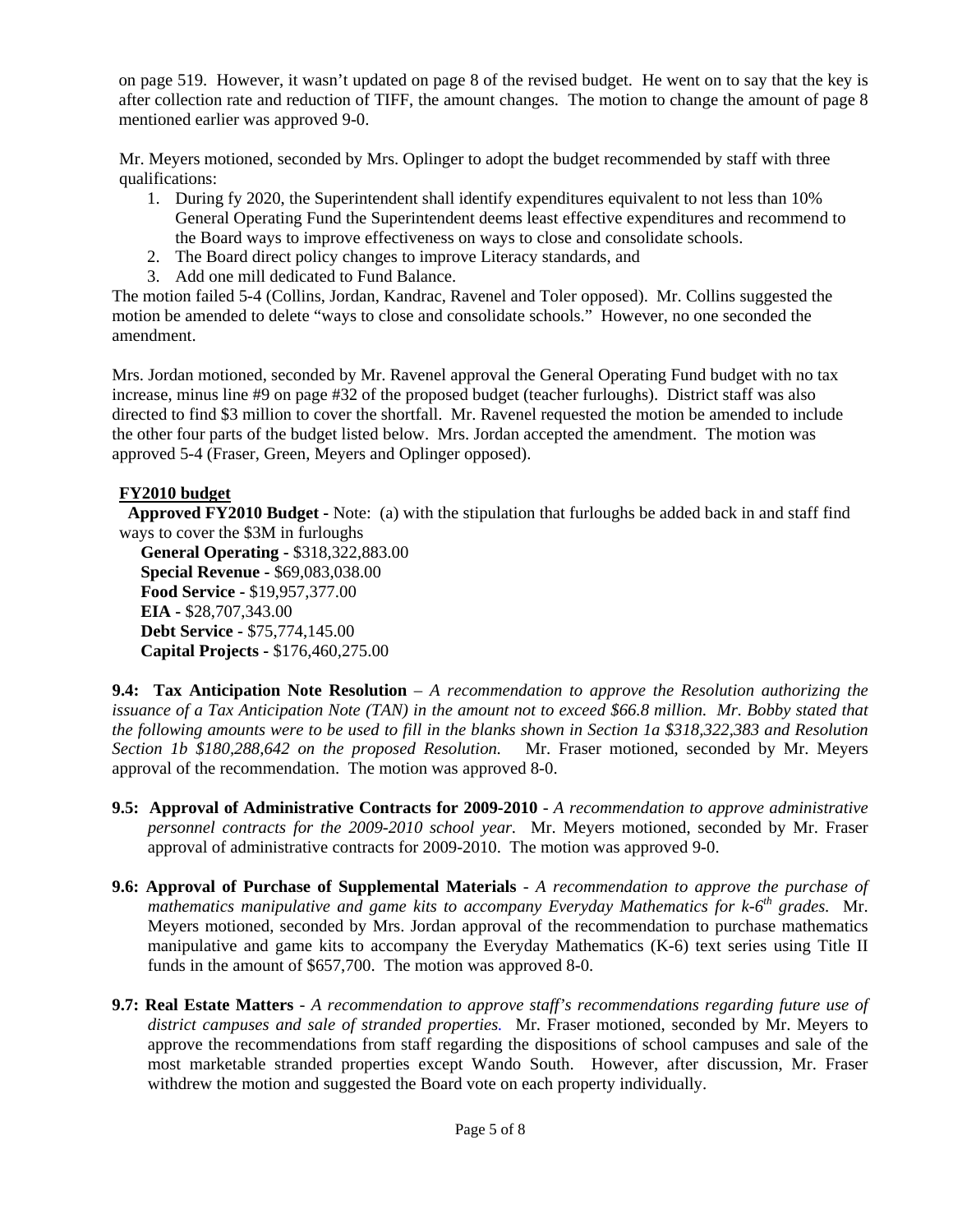# **CCSD District Properties**

| <b>District</b> | Campus                | <b>Status</b>            | Proposal                                          |
|-----------------|-----------------------|--------------------------|---------------------------------------------------|
|                 | McClellenville MS     | Close 6/09               | 1) Lease 2) Future Lincoln HS                     |
| 2               | Woodland Hall         | Vacant                   | Lease                                             |
| $\overline{2}$  | <b>Whitesides ES</b>  | <b>Close 1/10</b>        | 1) Swing Space 2) Sell to ToMP                    |
| $\overline{2}$  | Wando South           | <b>Swing Space</b>       | 1) MPA/MMS move out 6/09 2) Laing move in<br>6/09 |
| 3               | <b>Baxter Patrick</b> | Vacant                   | 1) Demolish                                       |
| 4               | <b>Bethune</b>        | CTA Close 6/09           | 1) Sell                                           |
| $\overline{4}$  | <b>AMHS</b>           | AMHS move 6/10           | 1) Swing 2) Sell to Clemson                       |
| 4               | <b>Berry Campus</b>   | <b>SOA</b>               | 1) Vacant 1/10 2) Potential campus for Montessori |
| 4               | <b>McNair</b>         | <b>Six Grade Academy</b> | <b>Swing Space</b>                                |
| 4               | <b>Brentwood</b>      | Close 6/09               | 1) Future Garrett Jr. Academy of Technology       |
| 9               | None                  |                          |                                                   |
| 10              | None                  |                          |                                                   |
| 20              | Fraser                | Close 6/09               | <b>Swing Campus</b>                               |
| 20              | Archer                | Sanders-Clyde            | <b>Swing Campus</b>                               |
| 23              | E.B. Ellington        | Vacant 6/09              | Lease to Ravenel                                  |
| 23              | Schroder              | Vacant 6/09              | 1) Keep gym 2) Lease                              |

- A. McClellanville Middle Mr. Fraser motioned, seconded by Mr. Meyers approval of the recommendation to lease the property and use for the future Lincoln High. The motion was approved 8-0.
- B. Woodland Hall Mr. Fraser motioned, seconded by Mr. Meyers approval of the recommendation to lease the property. The motion was approved 8-0.
- C. Whitesides ES Mr. Toler motioned, seconded by Mrs. Kandrac not to sell the property. The motion was approved 8-0.
- D. Wando South Mr. Fraser motioned, seconded by Mrs. Kandrac approval of the recommendation not to sell the property. The motion was approved 8-0.
- E. Baxter Patrick Mr. Meyers motioned, seconded by Mr. Toler approval of the recommendation to demolish the property. The motion was approved 8-0.
- F. Bethune Mr. Collins motioned, seconded by Mrs. Kandrac to retain property and lease. The motion failed 1-7 (Mr. Collins supported the motion). Mrs. Jordan offered a second motion which was seconded by Mr. Meyers to sell the property. The motion was approved 8-0.
- G. AMHS Mr. Meyers motioned, seconded by Mr. Fraser approval of the recommendation from staff. The motion was approved 7-1 (Toler opposed).
- H. Berry Campus Mr. Fraser motioned, seconded by Mr. Meyers approval of the recommendation from staff. The motion was approved 8-0.
- I. McNair Mr. Fraser motioned, seconded by Mr. Meyers to use as swing space. The motion was approved 8-0.
- J. Brentwood Mr. Fraser motioned, seconded by Mr. Toler approval of the recommendation from staff. The motion was approved 8-0.
- K. Fraser Mr. Meyers motioned, seconded by Mrs. Jordan approval of the recommendation from staff. The motion was approved 8-0.
- L. Archer Mr. Meyers motioned, seconded by Mrs. Jordan approval of the recommendation from staff. The motion was approved 8-0.
- M. E.B. Ellington Mr. Meyers motioned, seconded by Mr. Fraser approval of the recommendation from staff. The motion was approved 8-0.
- N. Schroder Mr. Meyers motioned, seconded by Mr. Fraser approval of the recommendation from staff. The motion was approved 8-0.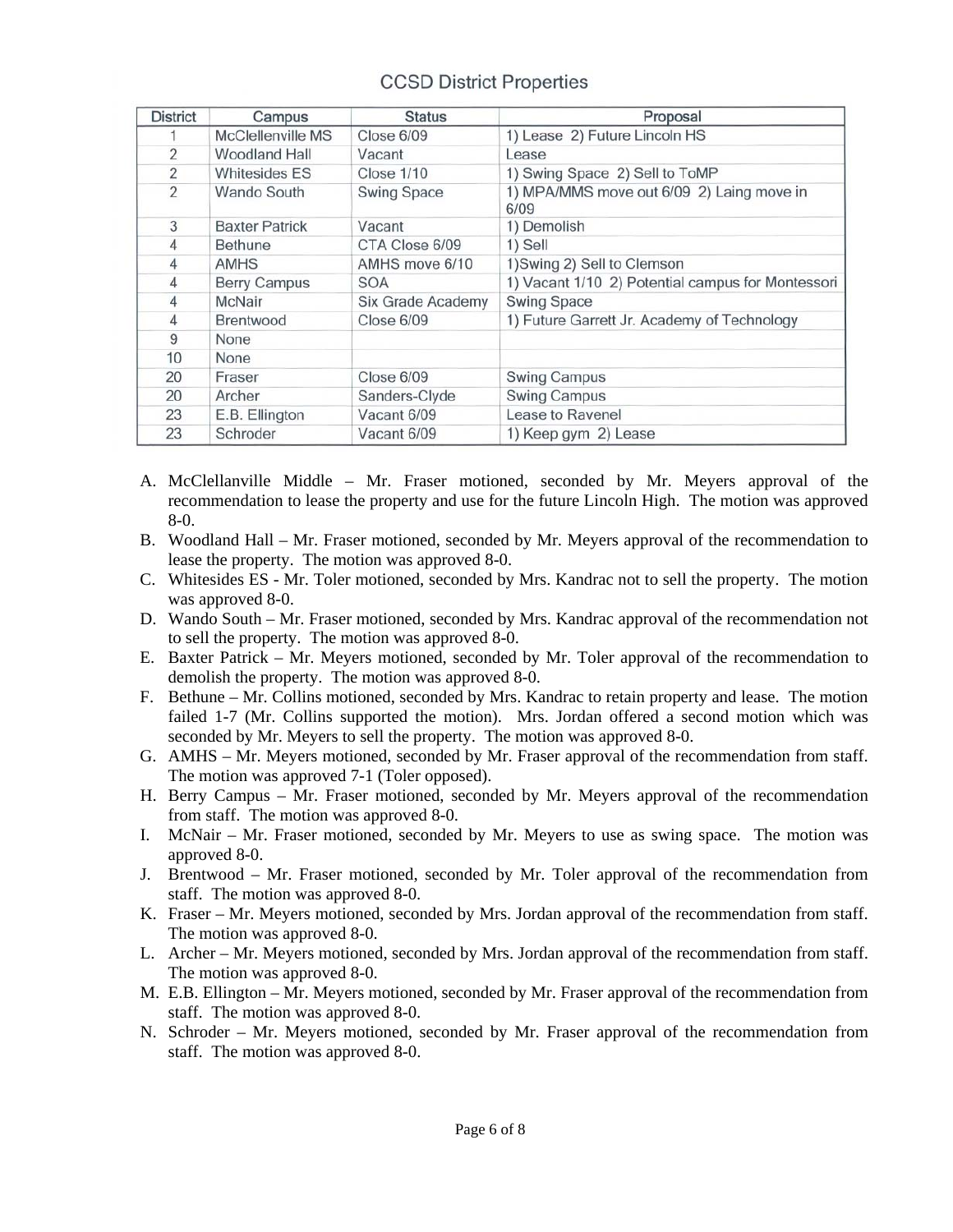### **CCSD Stranded Properties**

| Priority      | Property                 | <b>Status</b>     | <b>District</b> | Proposal                          |
|---------------|--------------------------|-------------------|-----------------|-----------------------------------|
|               | Laing Campus             | <b>Close 7/09</b> | $\overline{2}$  | Sell FY10                         |
| $\mathcal{P}$ | Wando South              | Available         | $\mathcal{P}$   | Sell FY10                         |
| 3             | District 2 Office        | <b>Close 1/10</b> | $\mathcal{P}$   | Sell FY10                         |
| 4             | District 4 Office        | <b>Close 1/10</b> |                 | Sell FY10                         |
| 5             | <b>Riverland Terrace</b> | Available         |                 | 3 Trade to City of Charleston     |
| 6             | Porcher                  | Leased            |                 | Demo & land bank                  |
| 7             | <b>Baxter Patrick</b>    | Leased            |                 | Demo & land bank                  |
| 8             | <b>Marlowe Drive</b>     | Available         | 20              | Negotiate with City of Charleston |
| 9             | Red Top                  | Available         | 10 <sup>1</sup> | Sell FY 11                        |
|               |                          |                   |                 |                                   |
|               |                          |                   |                 |                                   |

- A. Laing Campus Mrs. Jordan reminded the Board that the Board had already approved the proposal for the Laing campus.
- B. Wando South, Whipple and Mathis Ferry Mr. Fraser, seconded by Mr. Meyers approval of the recommendation not to sell the property at this time. The motion was approved 8-0.
- C. District 2 Office Mr. Fraser motioned, seconded by Mr. Meyers approval of the recommendation from staff. The motion was approved 7-2 (Kandrac and Toler opposed).
- D. District 4 Office Mr. Collins motioned, seconded by Mr. Toler the property not be sold at this time. The motion failed 4-4 (Fraser, Green, Jordan and Meyers opposed).
- E. Riverland Terrace Mr. Fraser motioned, seconded by Mr. Meyers approval of the recommendation from staff. The motion was approved 8-0.
- F. Porcher Mr. Toler motioned, seconded by Mr. Meyers approval of the recommendation from staff. The motion was approved 8-0.
- G. Baxter Patrick Mr. Toler motioned, seconded by Mr. Meyers approval of the recommendation from staff. The motion was approved 8-0.
- H. Marlowe Drive Mrs. Jordan reminded the group that this recommendation was approved last year during approval of the budget.
- I. Red Top Mr. Meyers motioned, seconded by Mrs. Jordan approval of the recommendation from staff. The motion was approved 8-0.
- **9.8: Camp Hope** *A recommendation to approve an agreement to support the operation of Camp Hope. The monthly utilities cost to operate Fraser is \$4,900. Since Camp Hope will not require full access, an estimated cost for electricity for Camp Hope is \$1,500 per month. In addition, CCSD is required to keep the fire system at UL standards which will cost \$2,250. The total estimated cost CCSD will be responsible for is \$5,250. The funding source is General Operating Funds.* Mr. Meyers motioned, seconded by Mr. Fraser approval of the recommendation to approve the agreement for Camp Hope. The motion was approved 9-0.
- **9.9: Electrical Service Provision to New Ellington Elementary School** *A recommendation allowing SCE&G to provide services to the new Ellington Elementary School. The cost is included and available in the 2009 Building Program.* Mr. Meyers motioned, seconded by Mr. Fraser approval of the recommendation for SCE&G to provide electrical service to the Ellington campus. The motion was approved 9-0.
- **9.10:Improvements to the Parking Lot at Schroder Middle**  *A recommendation to approve a bid for improvements to the Schroder Middle School parking lot. The funding source is Capital Funds in the amount of \$56,800.* Mr. Meyers motioned, seconded by Mr. Toler approval of the bid for improvements to the parking lot at Schroder Middle. The motion was approved 8-0.